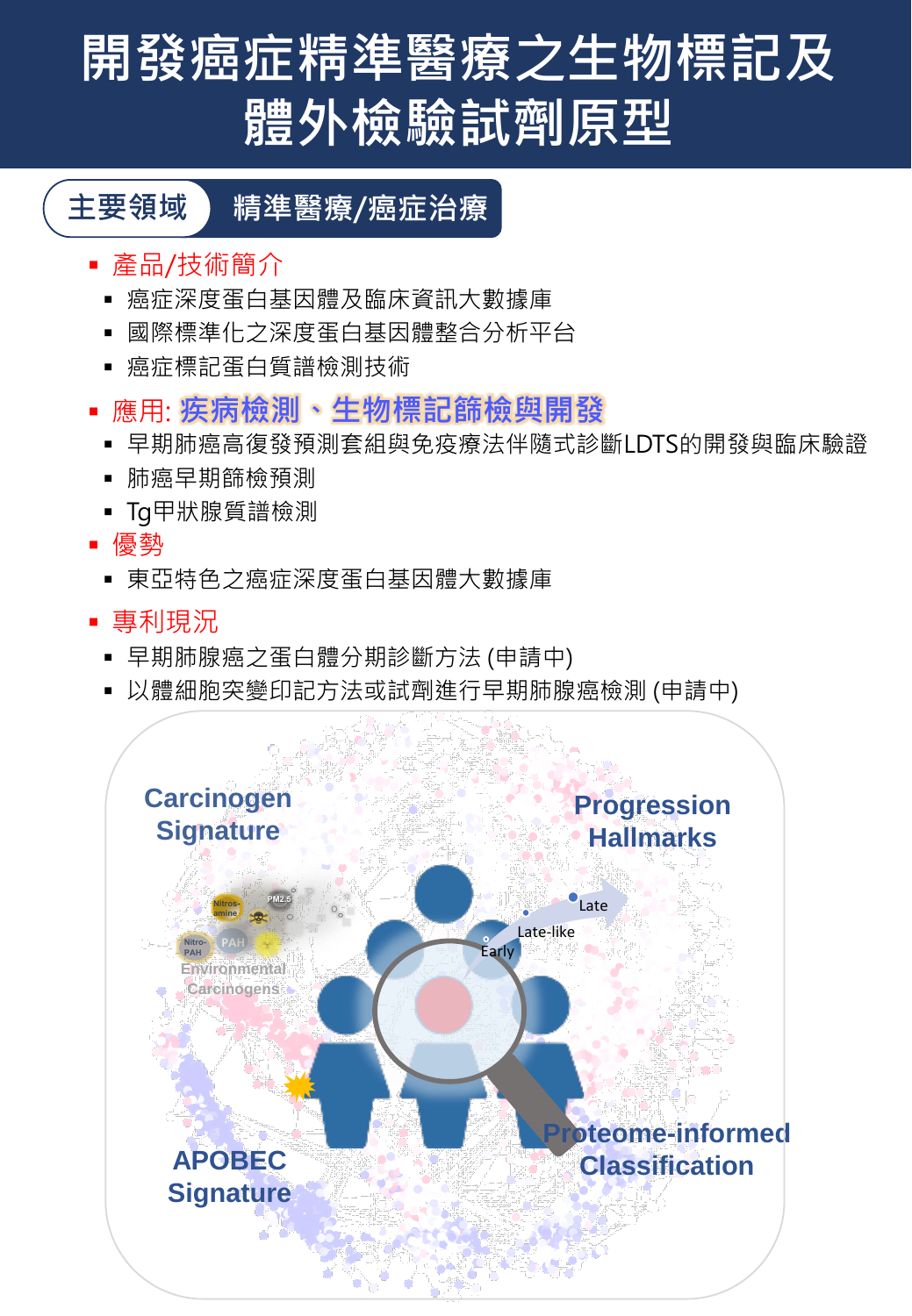# **Development of Biomarkers and Invitro Testing Prototypes for Cancer Precision Medicine**

#### **Research Area Precision Medicine/ Biomarker Discovery**

#### ■ Technical statement

- High quality proteogenomic big data and clinical data for cancers
- Internationally standardized platform of deep proteogenomic analysis
- Mass spectrometry-based detection assay for cancer biomarker
- Applications: *Disease detection, biomarker screening and development*
	- **•** Development and clinical validation of prediction kits for highly recurrent early stage lung cancer patients and immunotherapy-companion diagnosis with LDTS
	- Early screening prediction of lung cancer
	- Mass spectrometry detection of thyroglobulin (Tg)
- **Advantages** 
	- Comprehensive cancer proteogenomic landscape for patients of East Asia
- **Patent status** 
	- Proteomic classification for early stage lung adenocarcinoma (*In Application*)
	- Somatic mutational signatures for early detection of lung adenocarcinoma (*In Application*)